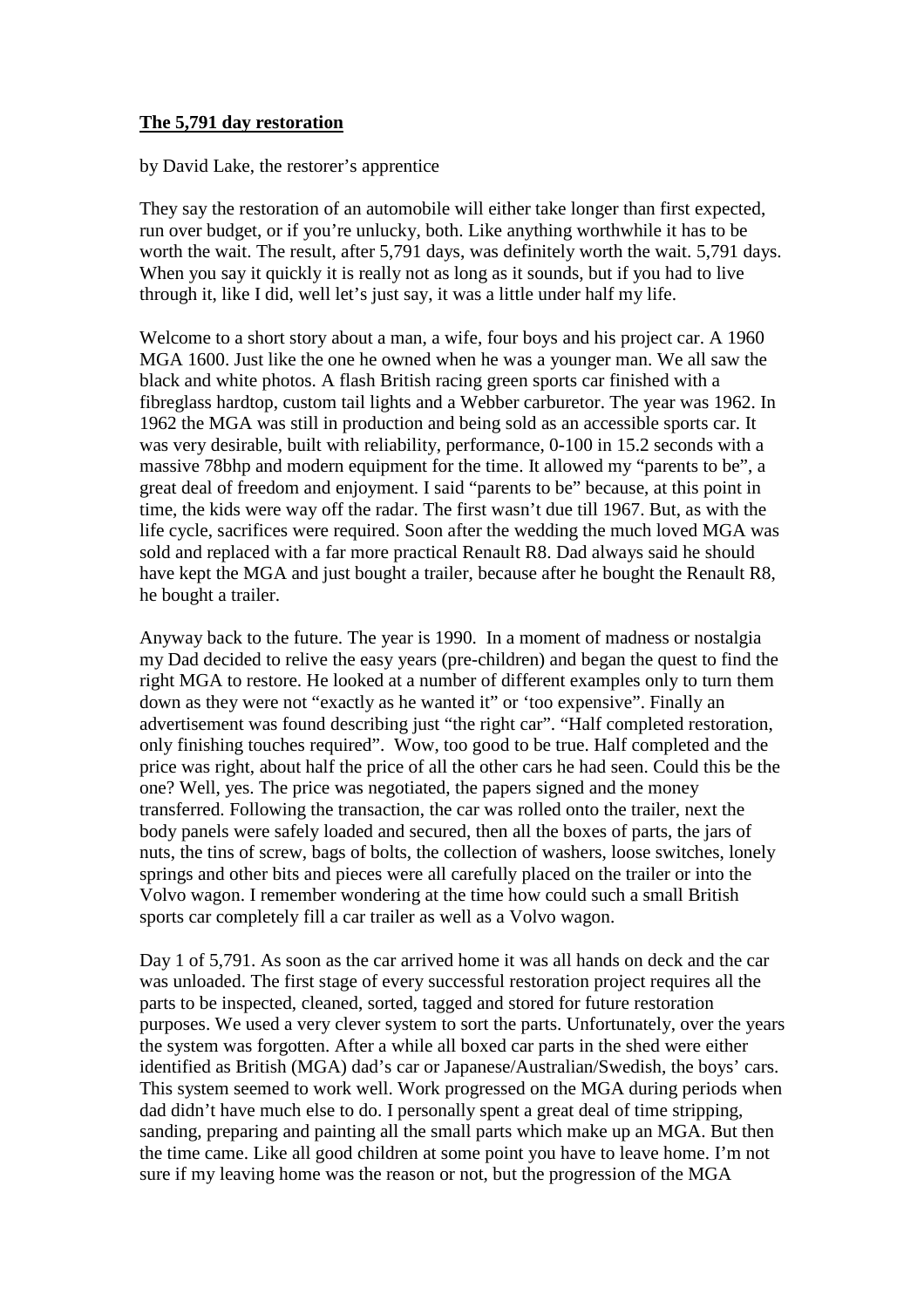slowed down and finally stopped. Over a period of time it began to look like a mobile shelving unit with bits and pieces of shed and farming equipment stacked on top and underneath the poor old girl. Then one day it simply disappeared. Not to be seen for a long time.

To help restore the enthusiasm for the restoration of the MGA, a number of concerned members of the MG car club organised a day run and concours in the front paddock of our farm at Tamborine Mountain. This was too much for the boys to believe. A car show in "our front paddock". Whilst lining up the gathered MGs for the display somebody joking commented that a vehicle with "no doors attached" is considered a "rolling chassis" within the confines of a concours. So quicker than you could recite the firing order of a four cylinder motor, the farm tractor quickly recovered the MGA from its restoration hibernation buried deep within the shed. The doors were promptly removed and the MGA given a quick wash and she was lined up with all the other MGs. There was no trophy awarded, but we did win the best rolling chassis of the concours on that fine day. As the last MG left the farm on its way back to Brisbane, the MGA was rolled safely back into the shed (without its doors replaced I might add) and was not to be seen for many years to come. My father, during 1997, bought himself an open wheeler racing car, the Axtell Suzuki. This car really caught my brothers' attention. It was very flashy, with fat tyres and big yellow wings, and boy was it fast. It was very hard for the MGA to compete for attention. The MGA was handy though, as again it served as a shelving unit to store the racing car parts. All we could do now was bide our time. Every once in a while my father would mumble a comment like the MGA should be finished to partake in some family celebration. Something like a wedding. But the idea was quickly forgotten as the celebration date came and passed. At this point I was tired of waiting for the MGA to be finished, as it was now day 2,497 of the restoration, so I purchased my own MG. I found a very character ridden 1969 MGBGT. It was partly white with a black interior. To help it stand out from the crowd and to achieve 100mph a set of blue racing stripes were added for good measure. A very fine car indeed, but not quite an MGA.

Time slowly rolled on. A few years later my parents were to become grandparents. This title permitted them both to slow down a bit and enjoy their retirement. Soon the farm was sold and they moved to Tallebudgera Valley, a small rural retreat behind the Gold Coast. The MGA was dutifully uncovered, packed, shipped to the new shed, unpacked then re-buried.

On day 5,547 of the restoration, the MGA's time had finally come as the Axtell Suzuki racing car was sold. After a number of years of racing car competition and development it was time to sell the car and build a new one which would be flasher and faster. My time had come. Either strike now and convince my father to finish the MGA or resign myself to the fact that it would never be finished. My wife and I quickly produced a restoration proposal of 32 pages which listed items requiring attention, a program of work required and, of course, a realistic budget. The proposed restoration period was 6 months (182 days), the program of work endless, the budget to finish the work \$5,000. After many long drawn out negotiation meetings and proposal amendments, an agreement was struck. I was to sign up to labour every weekend for the duration of the restoration until it was completed. I really should have informed my wife about that clause in the fine print before we celebrated. Anyhow we were off. As the restoration had begun 5,565 days ago, a great deal of the chassis,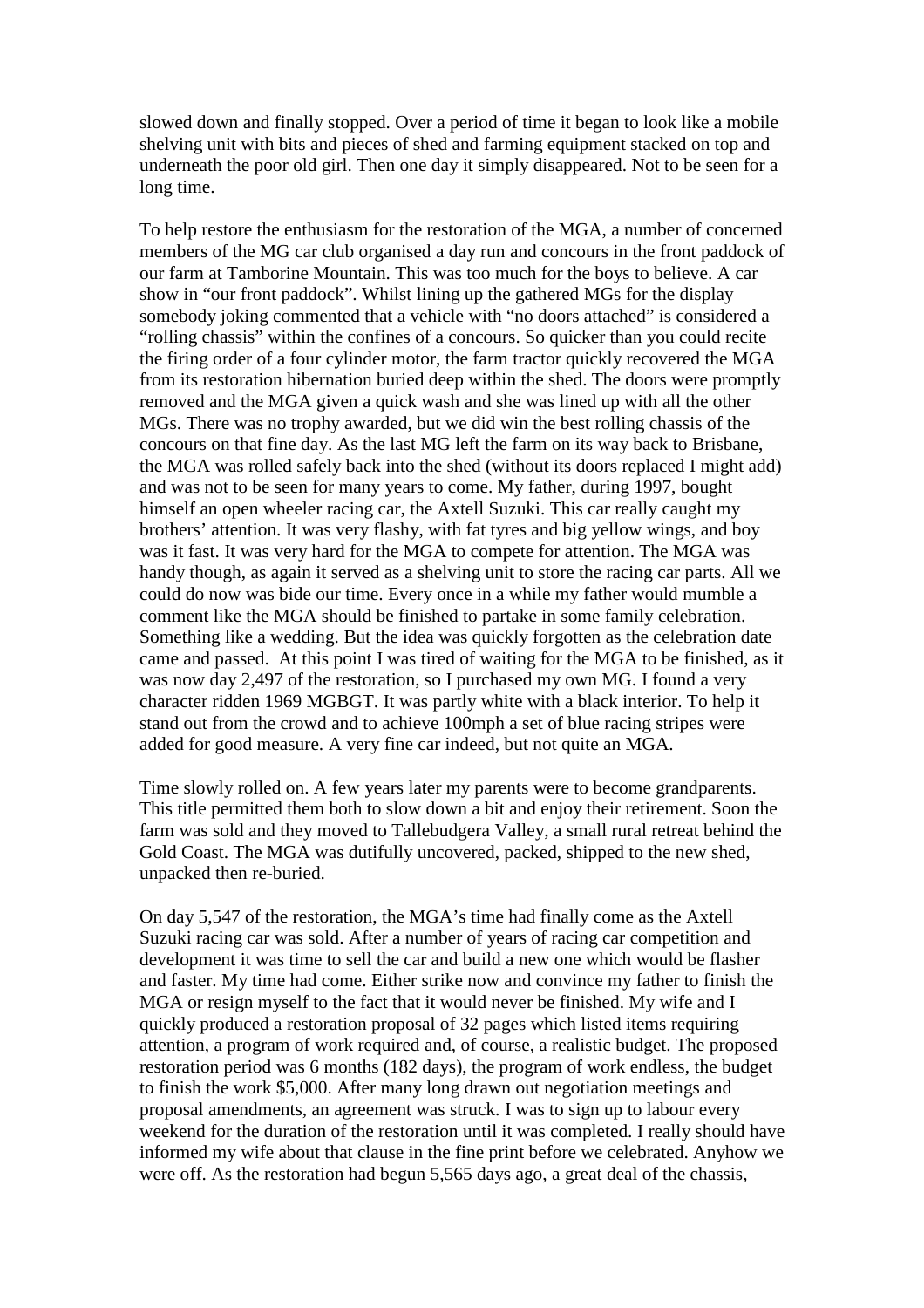engine, gearbox, running gear and major panel work had been completed. Now all we really were required to do was to put all the little bits together. Over the last 5,559 days, unfortunately, all the parts tags had either faded or fallen off. Luckily we had a copy of the "Moss Motors" parts catalogue (USA). 75 pages of dream parts and accessories, and the book "Original MGA", plus other MGA's to refer to, to sort out what went where, when and how.

The first step of any good restoration is to sit down and read the parts catalogue and decide what is and what is not required to be ordered to complete the work. As the weeks went by we soon discovered that there is less of the "what is not required" and a lot more of the "what is required". Dad was unusually at ease with the spending money part. He found it easier to give me the Visa card and let me do all the hard work of spending the money. And to this day I believe I spent it better than anybody else could have. Still, my mother disagrees. With the use of the internet (Moss Motors USA, eBay) and the telephone, parts soon began arriving from all over the world as well as from the local Brisbane suppliers. With each shipment Dad did become a little nervous but he does agree the shiny parts do look nice and really finish the car off rather well. New and freshly restored MGA parts were soon being spread throughout the shed and into my mother's guest room. We were frequently referring to the parts catalogue looking for that particular part we hadn't noticed which constantly held up the restoration proceedings. Parts were being painted (and re-painted) and then very carefully shelved or stored in the "guest room" for later installation. Oh, by the way, the paint colour is a very nice version of British Racing Green.

The wiring system, gauges, switches and lights all needed attention. Every component was cleaned, tested and readied for installation. As it was the year 2006 it was decided it was a good time to update the electrical system to early 70's technology. On the internet is a site called MGAGURU (www.mgaguru.com). It's hosted by an American called Barney Gaylord. It would have to be one of the best resources for MGA maintenance and restoration information on the internet. It contains over 1000+ pages of restoration and maintenance hints as well as MGA history, photos and topical information. It's better than a book. Why, you might ask. You can ask questions of the MGAGURU and he will provide detailed responses of the best ways to complete MGA related tasks or at least direct you to where the answer may be listed and it's available 24 hours a day. Anyway, back to the story. To update the electrical system we installed an alternator and separate fuses to allow each section of the wiring system to blow without disabling half the car. The MGA now has 8 fuses rather than the factory fitted 2 fuses. It's all neatly hidden under the dash board on the inside of the fire wall. If you do get the chance to have a look, please do, as it is a really nice piece of workmanship. Too bad it would lose points at a concours.

As my father is a very handy man, he is willing to have a go at anything. Once the car was painted and all the mechanicals and electrical parts were installed, the interior was next on the list of jobs. We both spent many a long night in the shed and over dinner discussing what colour of tan the interior should be. At any concours you may find a multitude of tans, some with tints of cream, and others with tints of red and others just plain awful. We finally settled on a light creamy tint. Here is a hint. If for your restoration you need to buy vinyl, as it is so cheap, please buy an extra couple of metres as you will need it. Because when you screw something up it is either the size of a door panel or a dash board. As it was dad's money I was spending I had already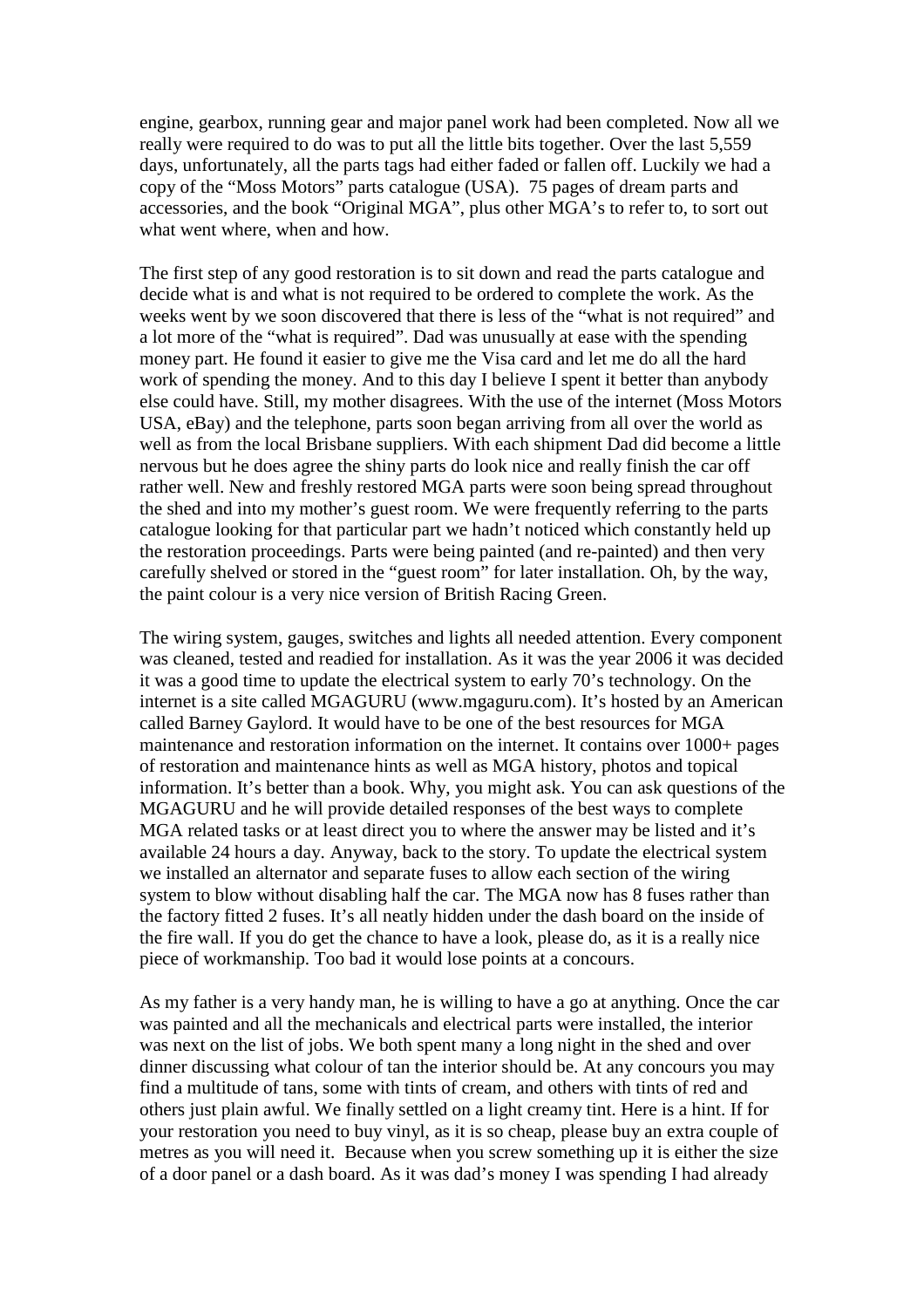covered this precaution and purchased some emergency stock, much to my dad's relief. At about day 5,676 the MGA was really beginning to look like it was going to be finished.

The final major purchase to complete the restoration was a set of wire wheels and tyres. It was decided to purchase a set of 72 spoke wire wheels in silver paint finish and wrap them in Yokohamas' latest tyre tread pattern. In relation to the cost of modern fashion "mag wheels", a set of "wire wheels" really are very well priced.

The day had finally come to test all the work we had completed over both the last 242 days as well as the previous 5,540 days. The family gathered around, the battery was connected, the S.U.s primed, everything had been checked…..the key was turned….. and an almighty silence fell over the gathering. The women soon got bored and promised they would return when they heard the roar of the exhaust. It was to be a little while before they returned. As my father has a property with a long driveway we felt it prudent to do a proper driving test and complete a number of climbs up the driveway. Upon each descent we went back into the shed to either fix a leaking hose, release a sticky (locked) brake or to adjust the clutch. Soon all the problems were ironed out and the MGA was deemed ready for its road worthy and registration. It was day 5,791. "R" day had arrived. Restoration, Registration and Rest day.

Once registered, the MGA was fuelled and ready for some running around. Come Sunday we thought it would be a good idea to take the MGA to Mt Cotton to show her off a little bit and to enjoy our first outing. As it was our first trip further than 10 kilometres from home we felt it was prudent to have a service/recovery vehicle follow along in case of an unscheduled cessation of operation. The MGA was running sweetly, the sun was shining, it was a beautiful day, the MGA was firing on all four cylinders; then three cylinders, then two cylinders, then one cylinder, then none. Could it be a mechanical problem, no? Could it be an electrical problem, no? Then dad started scratching his saying something like .. "we can't have run out of fuel, I put in twenty dollars (\$20) at the beginning of the week". The service/recovery vehicle was quickly issued instructions to gather some fuel to just "top up the tank". We were soon back underway and arrived at the Mt. Cotton hillclimb without any other problems. Really you can't blame my father for the lack of fuel quantity. In 1990, the year of the beginning of the restoration, the price of fuel was approximately \$0.65/litre. (This was just prior to the Gulf War One when fuel raced up to \$0.85/litre). Today the price of fuel is approximately \$1.20-40. So, therefore, it was once possible for an MGA to travel such vast distances on \$20 of fuel.

The MGA was finally completed and the story is nearly told. But what else, you might ask, had happened to the Lake family over this same 5,791 days. The family has enjoyed 3 weddings, Andrew and Michelle, Simon and Danielle, David and Jodie. We have also welcomed into the world 5 grandchildren, Sahra (13), Brighton (6), Campbell (2), Jackson (5) and Lachlan (1). The entire family is very proud and relieved to see the MGA finally on the road. Years ago we invented the slogan "An hour a day gets the A on its way" and so it did. All we did was collect all those hours, combined them and used them in the last couple of months.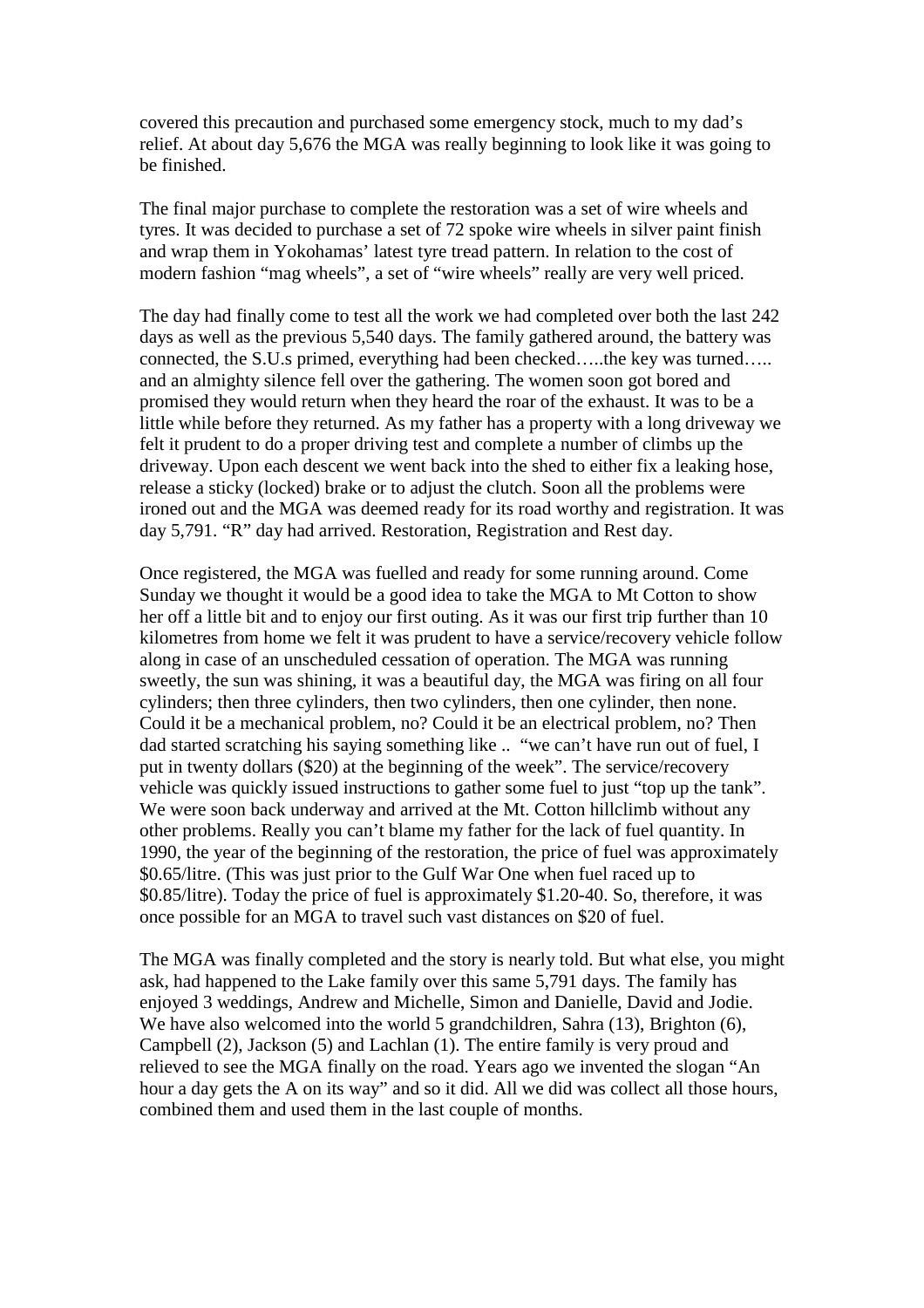So if you do see my father out and about enjoying his MGA please give him a wave and say hello because he has endured a long but very rewarding MGA restoration of 5,791 days.

Now if you thought that the 5,791 day restoration held some form of record for being one of the world's longest restorations you would forgiven for being wrong, because inside dad's garage is another (another) MGA under restoration, a 1956 MGA 1500. The MGA 1500 was purchased prior to the MGA 1600. But that my friends, is a story for the future. See you in the year 2025. (Unless it's sold in the meantime).



*1962 at Sandown Raceway. at Sandown Raceway Car shown with aero screen.*



*Chris Lakes original MGA 1600 Chris Lakes original MGA 1600 in 1962 in*



*Chris Lake's original MGA 1600 in 1962 with fibreglass hard top and Sebring style tail lights. Does anybody recognize the number plate and know the whereabouts of this car?*



*The very early stages of the 5,791 restoration, early 1994. The body and chassis are separated.*